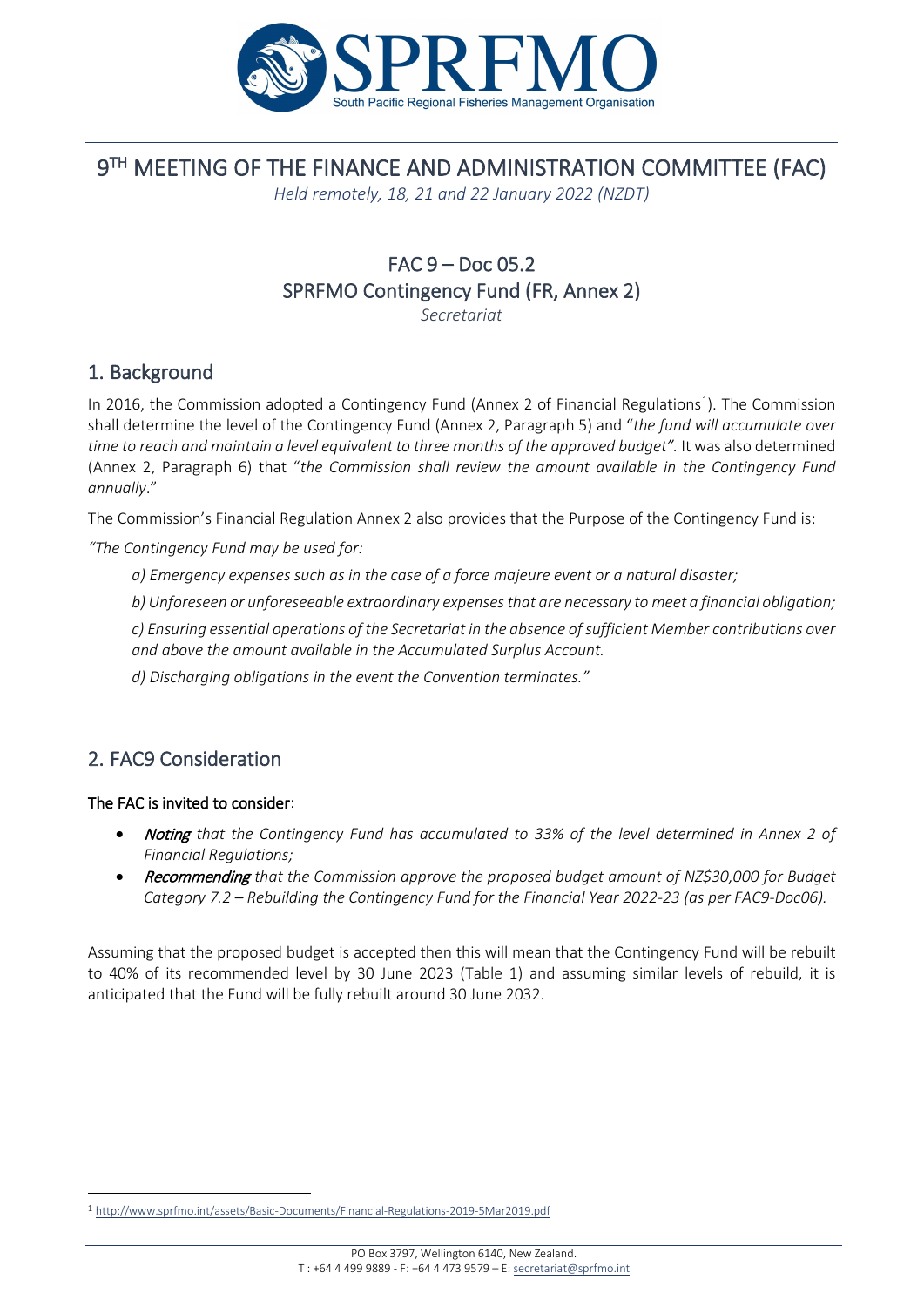

j

## 3. Current Status of the Contingency Fund

As shown in Figure 1 the shortfall of the Contingency Fund as of 25 December 2021 is NZ\$265,010, noting that three months operational cost for the 2021-22 budget is NZ\$394,337.



Figure 1. Status of the Contingency Fund

### 4. Forecast Level of the Contingency Fund

"*The Commission shall determine the level of the Contingency Fund. The Contingency Fund will accumulate over time to reach and maintain a level equivalent to three months of the approved budget.*" (FR, Annex 2, Para 5).

The forecast for the Contingency Fund as of 30 June 2023 (Table 1) assumes that the Budget for Financial Year 2022-23 [\(FAC9-Doc06\)](http://www.sprfmo.int/assets/2022-Annual-Meeting/03-FAC9/FAC9-Doc06-Draft-Budget-for-Financial-Year-2022-23-and-2023-24.pdf) is fully adopted, and the Commission will allocate NZ\$30,000 into the Contingency Fund.

Bearing in mind last year's decision to allocate an additional NZ\$20,000 to the Contingency Fund, and consistent with last year's forecast, the 2022-23 allocation in the budget has been increased to NZ\$30,000. At this higher rate of rebuild the earliest date by when this fund will be fully rebuilt is forecast to be 30 June 2032.